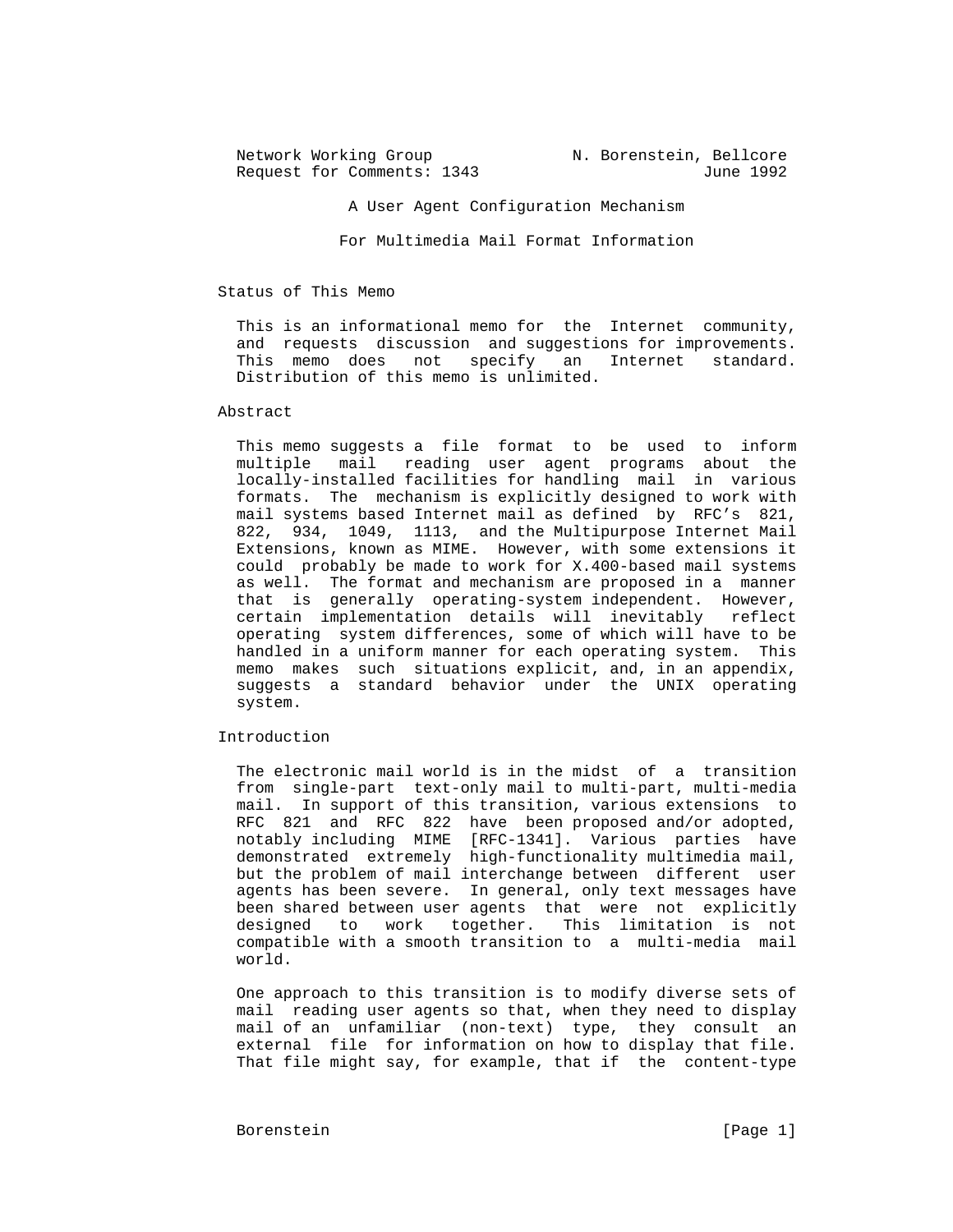of a message is "foo" it can be displayed to the user via the "displayfoo" program.

 This approach means that, with a one-time modification, a wide variety of mail reading programs can be given the ability to display a wide variety of types of message. Moreover, extending the set of media types supported at a site becomes a simple matter of installing a binary and adding a single line to a configuration file. Crucial to this scheme, however, is that all of the user agents agree on a common representation and source for the configuration file. This memo proposes such a common representation.

Location of Configuration Information

 Each user agent must clearly obtain the configuration information from a common location, if the same information is to be used to configure all user agents. However, individual users should be able to override or augment a site's configuration. The configuration information should therefore be obtained from a designated set of locations. The overall configuration will be obtained through the virtual concatenation of several individual configuration files known as mailcap files. The configuration information will be obtained from the FIRST matching entry in a mailcap file, where "matching" depends on both a matching content type specification, an entry containing sufficient information for the purposes of the application doing the searching, and the success of any test in the "test=" field, if present.

> The precise location of the mailcap files is operating system dependent. A standard location for UNIX is specified in Appendix A.

Overall Format of a Mailcap File

 Each mailcap file consists of a set of entries that describe the proper handling of one media type at the local site. For example, one line might tell how to display a message in Group III fax format. A mailcap file consists of a sequence of such individual entries, separated by newlines (according to the operating system's newline conventions). Blank lines and lines that start with the "#" character (ASCII 35) are considered comments, and are ignored. Long entries may be continued on multiple lines if each non-terminal line ends with a backslash character ( $'\$ , ASCII 92), in which case the multiple lines are to be treated as a single mailcap entry. Note that for such "continued" lines, the backslash must be the last character on the line to be continued.

 Thus the overall format of a mailcap file is given, in the modified BNF of RFC 822, as: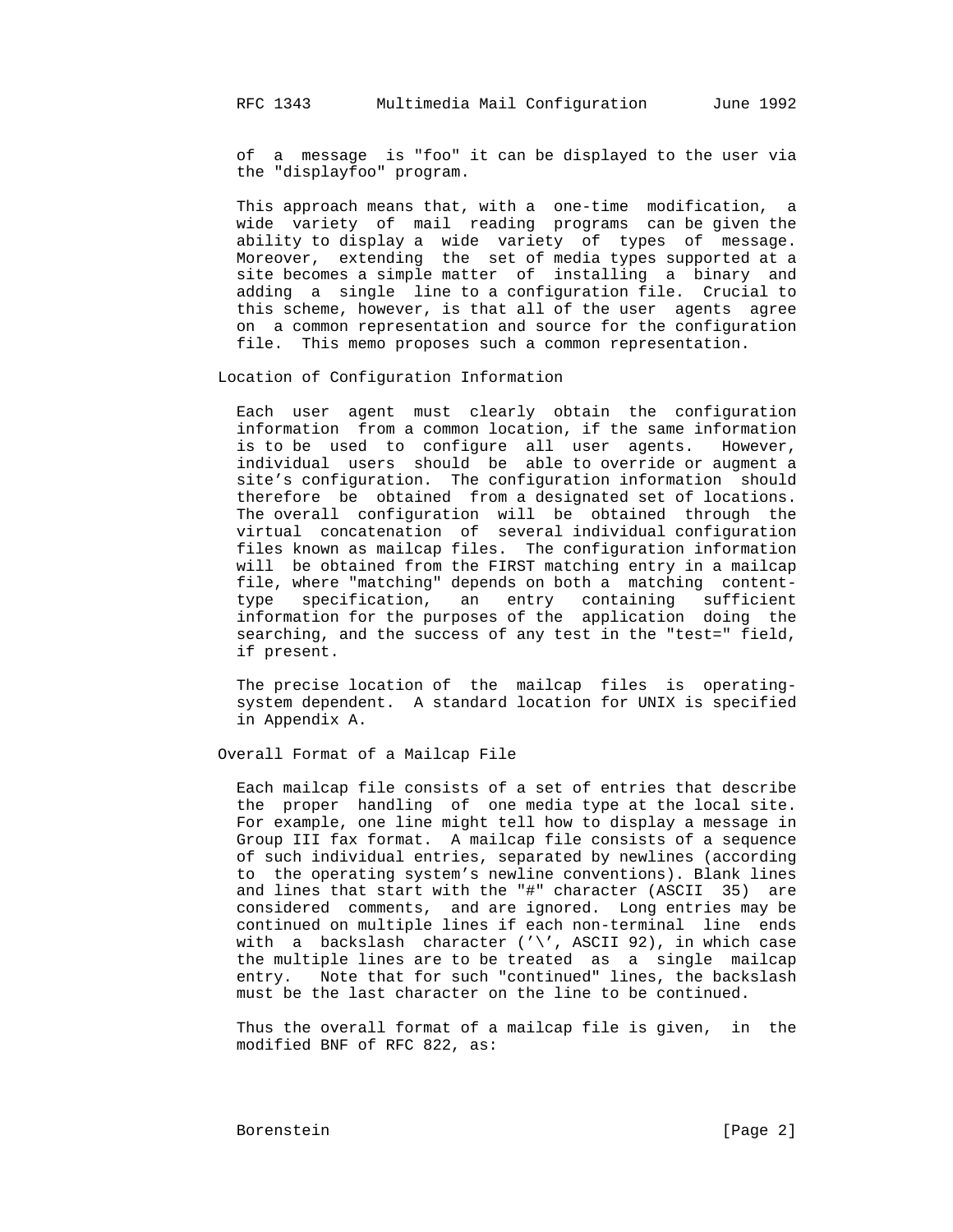Mailcap-File = \*Mailcap-Line

Mailcap-Line = Comment / Mailcap-Entry

Comment = NEWLINE / "#" \*CHAR NEWLINE

NEWLINE = <newline as defined by OS convention>

 Note that the above specification implies that comments must appear on lines all to themselves, with a "#" character as the first character on each comment line.

Format of a Mailcap Entry

 Each mailcap entry consists of a number of fields, separated by semi-colons. The first two fields are required, and must occur in the specified order. The remaining fields are optional, and may appear in any order.

 The first field is the content-type, which indicates the type of data this mailcap entry describes how to handle. It is to be matched against the type/subtype specification in the "Content-Type" header field of an Internet mail message. If the subtype is specified as "\*", it is intended to match all subtypes of the named content-type.

 The second field, view-command, is a specification of how the message or body part can be viewed at the local site. Although the syntax of this field is fully specified, the semantics of program execution are necessarily somewhat operating system dependent. UNIX semantics are given in Appendix A.

 The optional fields, which may be given in any order, are as follows:

 -- The "compose" field may be used to specify a program that can be used to compose a new body or body part in the given format. Its intended use is to support mail composing agents that support the composition of multiple types of mail using external composing agents. As with the view command, the semantics of program execution are operating system dependent, with UNIX semantics specified in Appendix A. The result of the composing program may be data that is not yet suitable for mail transport -- that is, a Content- Transfer-Encoding may need to be applied to the data.

 -- The "composetyped" field is similar to the "compose" field, but is to be used when the composing program needs to specify the Content-type header field to be applied to the composed data. The "compose" field is simpler, and is preferred for use with existing (non-mail-oriented) programs for composing data in a given format. The "composetyped" field is necessary when the Content-type information must

Borenstein [Page 3]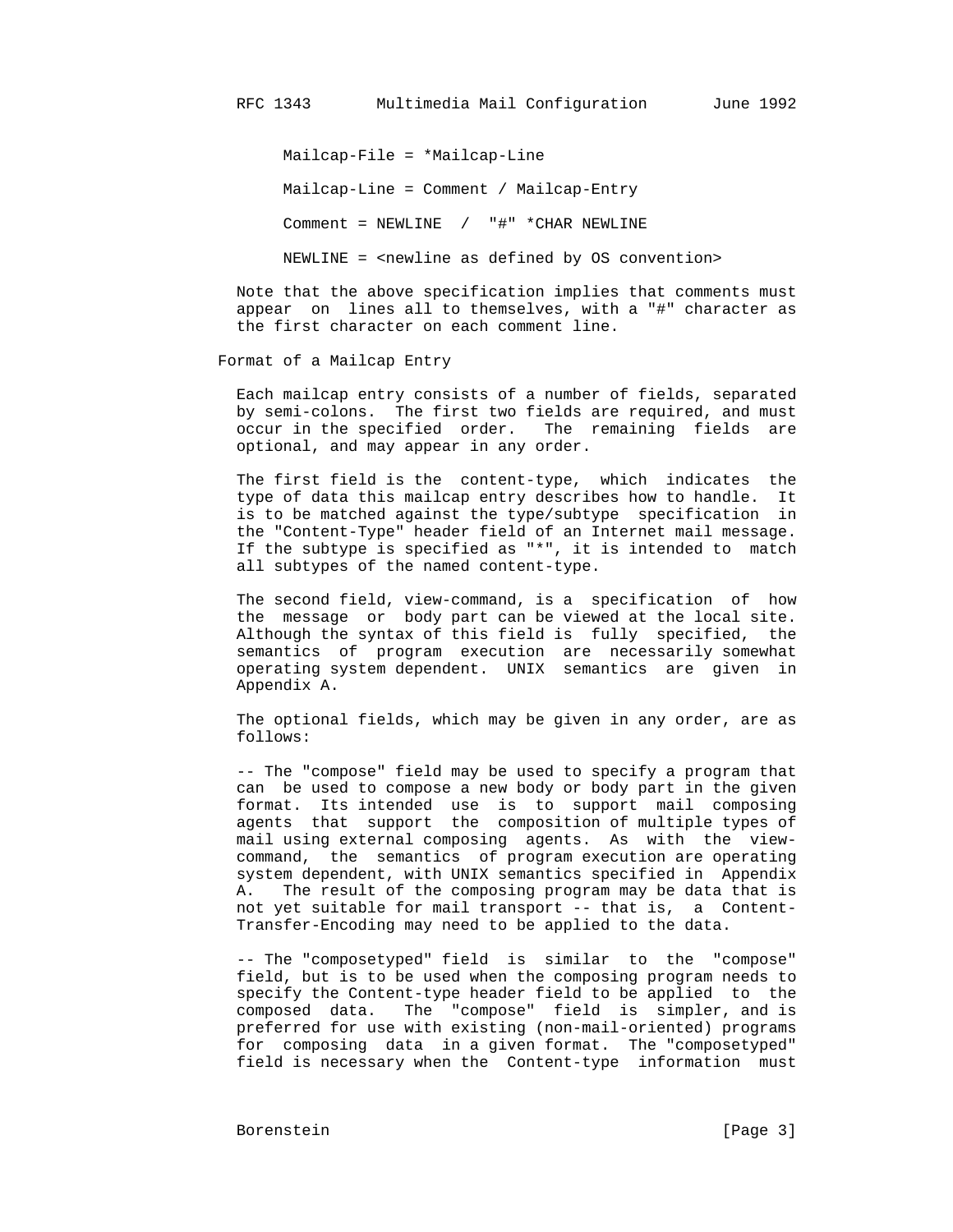include auxilliary parameters, and the composition program must then know enough about mail formats to produce output that includes the mail type information.

 -- The "edit" field may be used to specify a program that can be used to edit a body or body part in the given format. In many cases, it may be identical in content to the "compose" field, and shares the operating-system dependent semantics for program execution.

 -- The "print" field may be used to specify a program that can be used to print a message or body part in the given format. As with the view-command, the semantics of program execution are operating system dependent, with UNIX semantics specified in Appendix A.

 -- The "test" field may be used to test some external condition (e.g. the machine architecture, or the window system in use) to determine whether or not the mailcap line applies. It specifies a program to be run to test some condition. The semantics of execution and of the value returned by the test program are operating system dependent, with UNIX semantics specified in Appendix A. If the test fails, a subsequent mailcap entry should be sought. Multiple test fields are not permitted -- since a test can call a program, it can already be arbitrarily complex.

 -- The "needsterminal" field indicates that the view-command must be run on an interactive terminal. This is needed to inform window-oriented user agents that an interactive terminal is needed. (The decision is not left exclusively to the view-command because in some circumstances it may not be possible for such programs to tell whether or not they are on interactive terminals.) The needsterminal command should be assumed to apply to the compose and edit commands, too, if they exist. Note that this is NOT a test -- it is a requirement for the environment in which the program will be executed, and should typically cause the creation of a terminal window when not executed on either a real terminal or a terminal window.

 -- The "copiousoutput" field indicates that the output from the view-command will be an extended stream of output, and is to be interpreted as advice to the UA (User Agent mail reading program) that the output should be either paged or made scrollable. Note that it is probably a mistake if needsterminal and copiousoutput are both specified.

 -- The "description" field simply provides a textual description, optionally quoted, that describes the type of data, to be used optionally by mail readers that wish to describe the data before offering to display it.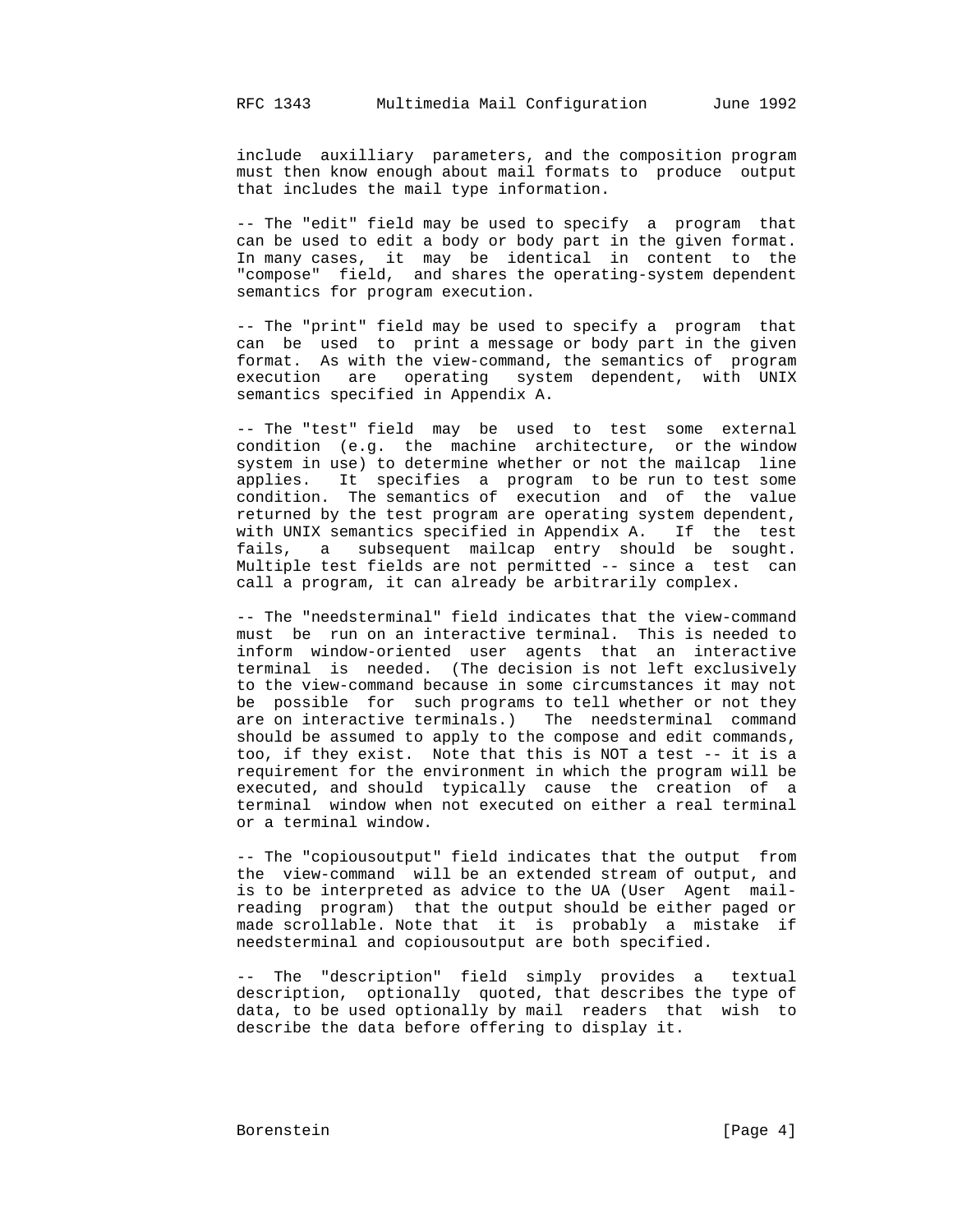-- The "x11-bitmap" field names a file, in X11 bitmap (xbm) format, which points to an appropriate icon to be used to visually denote the presence of this kind of data.

 -- Any other fields beginning with "x-" may be included for local or mailer-specific extensions of this format. Implementations should simply ignore all such unrecognized fields to permit such extensions, some of which might be standardized in a future version of this document.

 Some of the fields above, such as "needsterminal", apply to the actions of the view-command, edit-command, and compose command, alike. In some unusual cases, this may not be desirable, but differentiation can be accomplished via separate mailcap entries, taking advantage of the fact that subsequent mailcap entries are searched if an earlier mailcap entry does not provide enough information:

> application/postscript; ps-to-terminal %s; \ needsterminal application/postscript; ps-to-terminal %s; \ compose=idraw %s

 In RFC 822 modified BNF, the following grammar describes a mailcap entry:  $Mailcap-Entry = typefield$ ; view-command [";" 1#field] typefield = propertype / implicit-wild propertype = type "/" wildsubtype implicitwild = type wildsubtype = subtype / "\*" view-command = mtext  $mtext = *mchar$ mchar =  $schar / qchar$  schar = \* <any CHAR except ";", " $\langle$ ", and CTLS>  $qchar = "\Psi"$  CHAR ; may quote any char field = flag / namedfield namedfield = fieldname "=" mtext flag = "needsterminal"  $\qquad$ ; All these literals are to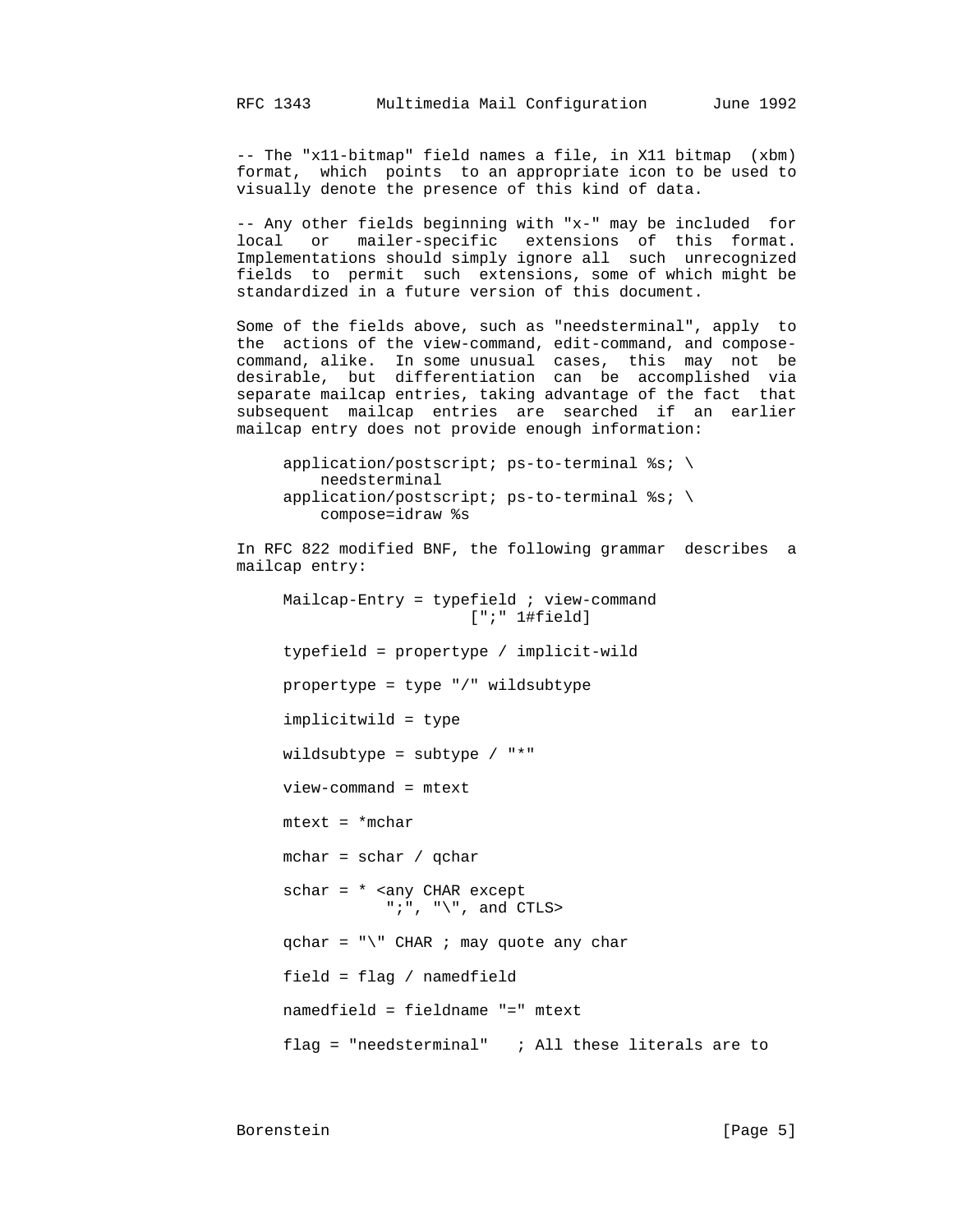/ "copiousoutput" ; be interpreted as / x-token ; case-insensitive fieldname = / "compose" ;Also all of these / "composetyped" ;are case-insensitive. / "print" / "edit" / "test" / "x11-bitmap" / "description" / x-token

 Note that "type", "subtype", and "x-token" are defined in MIME. Note also that while the definition of "schar" includes the percent sign, "%", this character has a special meaning in at least the UNIX semantics, and will therefore need to be quoted as a qchar to be used literally.

Appendix A: Implementation Details for UNIX

 Although this memo fully specifies a syntax for "mailcap" files, the semantics of the mailcap file are of necessity operating-system dependent in four respects. In order to clarify the intent, and to promote a standard usage, this appendix proposes a UNIX semantics for these four cases. If a mailcap mechanism is implemented on non-UNIX systems, similar semantic decisions should be made and published.

Location of the Mailcap File(s)

 For UNIX, a path search of mailcap files is specified. The default path search is specified as including at least the following:

\$HOME/.mailcap:/etc/mailcap:/usr/etc/mailcap:/usr/local/etc/mailcap

 However, this path may itself be overridden by a path specified by the MAILCAPS environment variable.

Semantics of executable commands

 Several portions of a mailcap entry specify commands to be executed. In particular, the mandatory second field, the view-command, takes a command to be executed, as do the optional print, edit, test, and compose fields.

 On a UNIX system, such commands will each be a full shell command line, including the path name for a program and its arguments. (Because of differences in shells and the implementation and behavior of the same shell from one system to another, it is specified that the command line be intended as input to the Bourne shell, i.e. that it is implicitly preceded by "/bin/sh -c " on the command line.)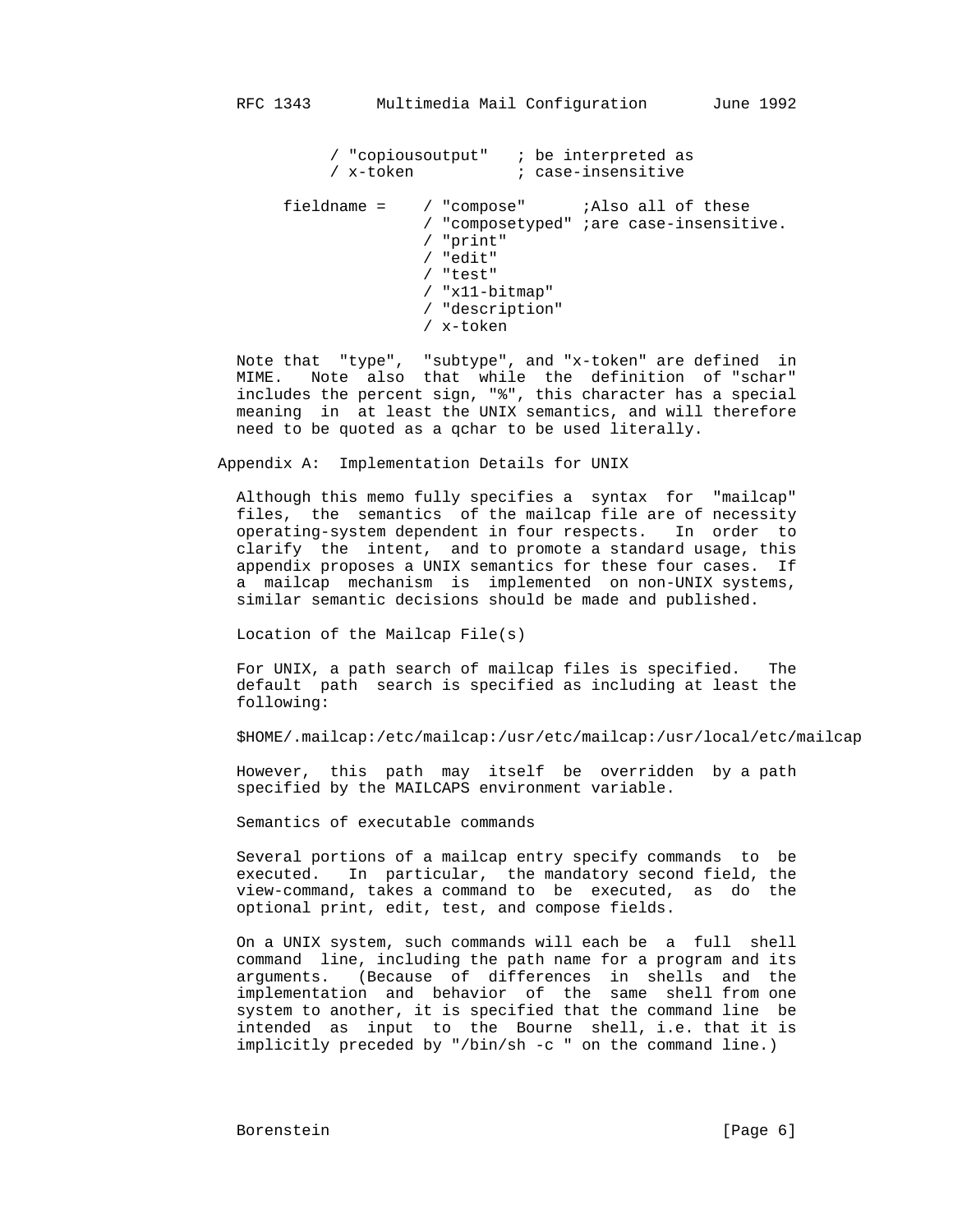The two characters "%s", if used, will be replaced by the name of a file for the actual mail body data. In the case of the edit adn view-command, the body part will be passed to this command as standard input unless one or more instances of "%s" appear in the view-command, in which case %s will be replaced by the name of a file containing the body part, a file which may have to be created before the view-command program is executed. (Such files cannot be presumed to continue to exist after the view-command program exits. Thus a view-command that wishes to exit and continue processing in the background should take care to save the data first.) In the case of the compose and composetyped commands, %s should be replaced by the name of a file to which the composed data should be written by the programs named in the compose or composedtyped commands. Thus, the calling program will look in that file later in order to retrieve the composed data. If %s does not appear in the compose or composetyped commands, then the composed data will be assumed to be written by the composing programs to standard output.

 Furthermore, any occurrence of "%t" will be replaced by the content-type and subtype specification. (That is, if the content-type is "text/plain", then %t will be replaced by "text/plain".) A literal % character may be quoted as \%. Finally, named parameters from the Content-type field may be placed in the command execution line using "%{" followed by the parameter name and a closing "}" character. The entire parameter should appear as a single command line argument, regardless of embedded spaces. Thus, if the message has a Content-type line of:

Content-type: multipart/mixed; boundary=42

and the mailcap file has a line of:

 multipart/\*; /usr/local/bin/showmulti \ %t %{boundary}

 then the equivalent of the following command should be executed:

/usr/local/bin/showmulti multipart/mixed 42

Semantics of the "test" field

 The "test" field specifies a program to be used to test whether or not the current mailcap line applies. This can be used, for example, to have a mailcap line that only applies if the X window system is running, or if the user is running on a SPARCstation with a /dev/audio. The value of the "test" field is a program to run to test such a condition. The precise program to run and arguments to give it are determined as specified in the previous section. The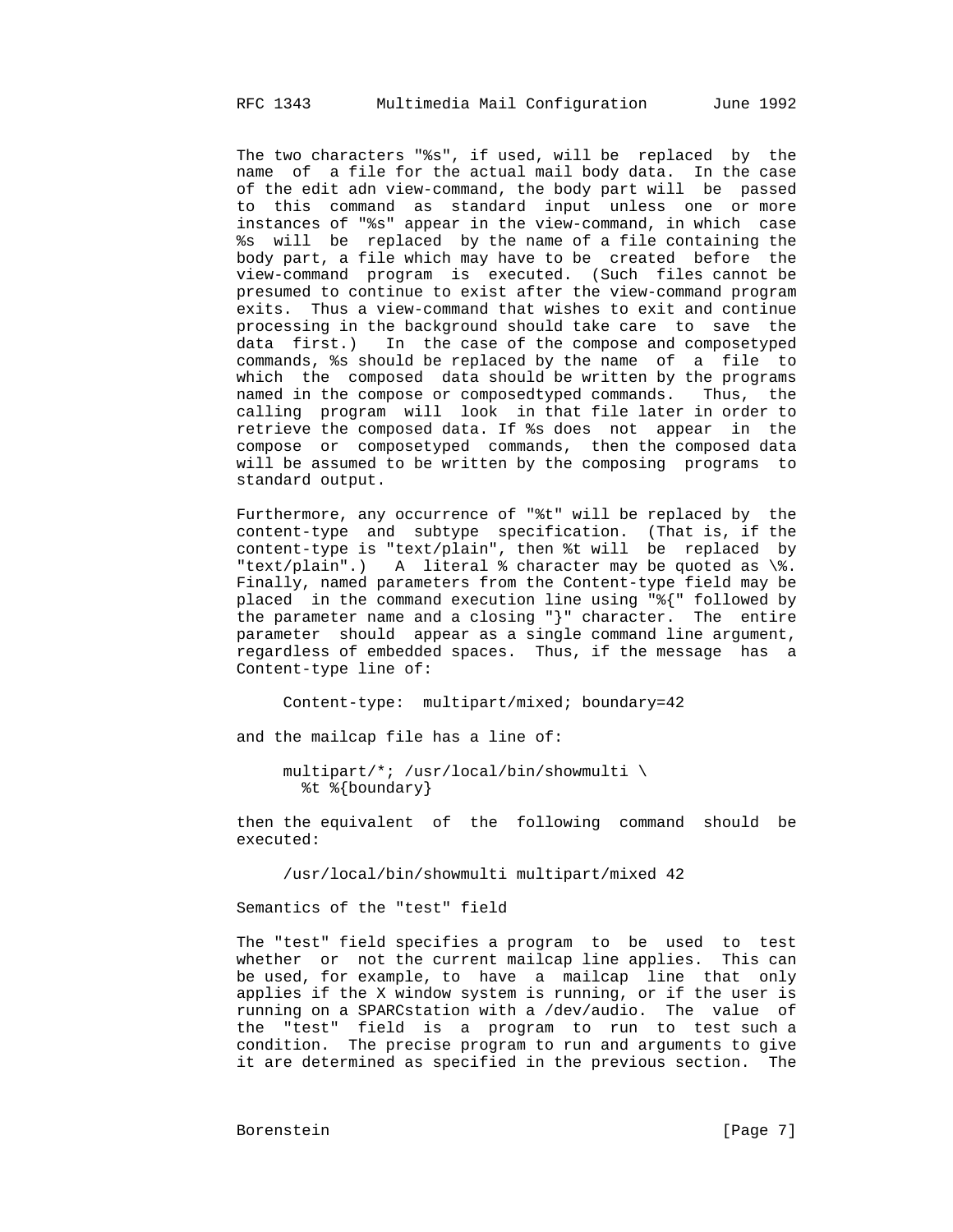test program should return an exit code of zero if the condition is true, and a non-zero code otherwise.

Semantics of the "compose" field

 On UNIX, the composing program is expected to produce a data stream for such a body part as its standard output. The program will be executed with the command line arguments determined as specified above. The data returned via its standard output will be given a Content-Type field that has no supplementary parameters. For example, the following mailcap entry:

 audio/basic; /usr/local/bin/showaudio %t compose = /usr/local/bin/recordaudio

 would result in tagging the data composed by the "recordaudio" program as:

Content-Type: audio/basic

 If this is unacceptable -- for example, in the case of multipart mail a "boundary" parameter is required -- then the "compose" field cannot be used. Instead, the "composetyped" field should be used in the mailcap file.

Semantics of the "composetyped" field

 The "composetyped" filed is much like the "compose" field, except that it names a composition program that produces, not raw data, but data that includes a MIME-conformant type specification. The program will be executed with the command line arguments determined as specified above. The data returned via its standard output must begin with a Content-Type header, followed optionally by other Content-\* headers, and then by a blank line and the data. For example, the following mailcap entry:

```
 multipart/mixed; /usr/local/bin/showmulti %t \
 \{\text{boundary}\};\; composetyped = /usr/local/bin/makemulti
```
 would result in executing the "makemulti" program, which would be expected to begin its output with a line of the form:

Content-Type: multipart/mixed; boundary=foobar

 Note that a composition program need not encode binary data in base64 or quoted-printable. It remains the responsibility of the software calling the composition program to encode such data as necessary. However, if a composing program does encode data, which is not encouraged, it should announce that fact using a Content-Transfer-Encoding header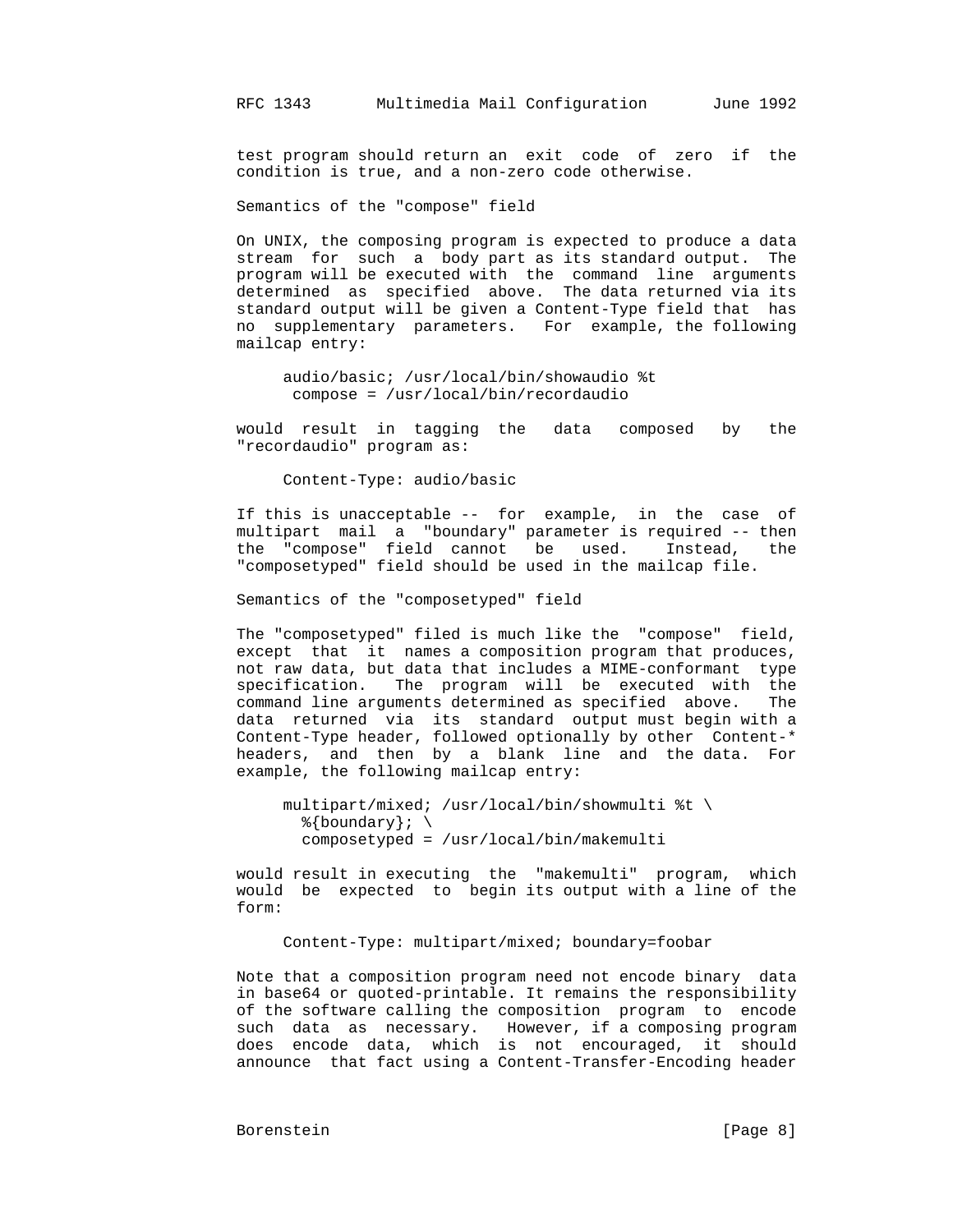in the standard manner defined by MIME. Because such encodings must be announced by such a header, they are an option only for composetyped programs, not for compose programs.

Appendix B: Sample Mailcap File

 The following is an example of a mailcap file for UNIX that demonstrates most of the syntax above. It contains explanatory comments where necessary.

```
 # Mailcap file for Bellcore lab 214.
#
               # The next line sends "richtext" to the richtext
               program
               text/richtext; richtext %s; copiousoutput
#
               # Next, basic u-law audio
               audio/*; showaudio; test=/usr/local/bin/hasaudio
#
               # Next, use the xview program to handle several image
               formats
               image/*; xview %s; test=/usr/local/bin/RunningX
#
               # The ATOMICMAIL interpreter uses curses, so needs a
               terminal
              application/atomicmail; /usr/local/bin/atomicmail %s; \
                   needsterminal
#
               # The next line handles Andrew format,
                 if ez and ezview are installed
              x-be2; /usr/andrew/bin/ezview ss; \
                 print=/usr/andrew/bin/ezprint s = i \ \compose=/usr/andrew/bin/ez -d s \rightarrow iedit=/usr/andrew/bin/ez -d ss; \;
                  copiousoutput
#
               # The next silly example demonstrates the use of
               quoting
              application/*; echo "This is \\"%t\\" but \
                 is 50 \% Greek to me" \; cat %s; copiousoutput
```
Appendix C: A Note on Format Translation

 It has been suggested that another function of a mailcap like mechanism might be to specify the locally available tools for document format translation. For example, the file could designate a program for translating from format A to format B, another for translating from format B to format C, and finally a mechanism for displaying format C. Although this mechanism would be somewhat richer than the current mailcap file, and might conceivably also have utility at the message transport layer, it significantly

Borenstein [Page 9]